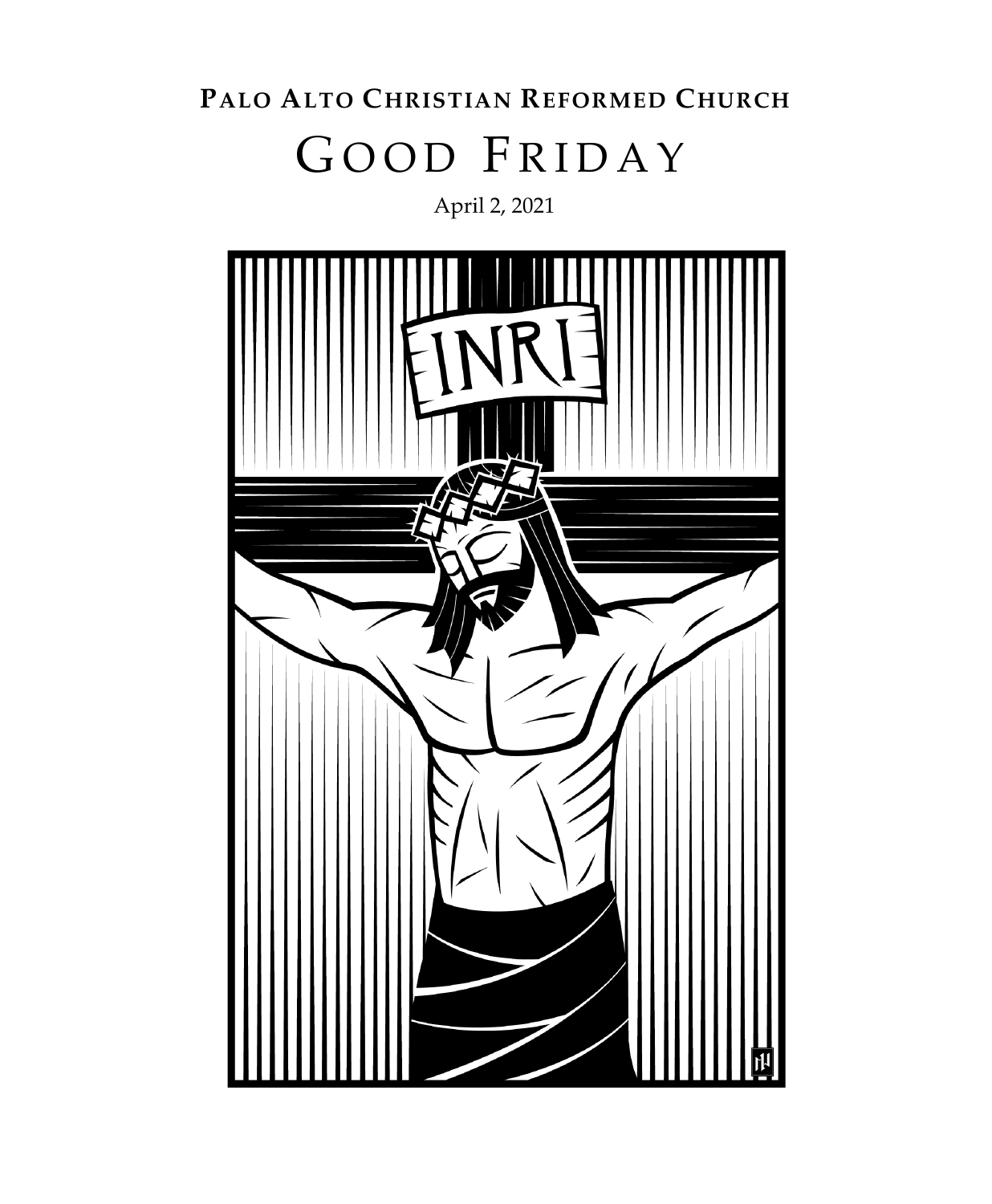# **Gathering: God's People Together**

#### PRELUDE



*Let All Mortal Flesh Keep Silence, arr. Bill Holcombe* Barbara Hull, trumpet; Gretchen Hull, organ *Chorale Prelude on "O Sacred Head, Now Wounded" by Johannes Brahms* Valerie Sterk, organ

### WELCOME

## CALL TO WORSHIP

*The Lord be with you.*

## **And also with you.**

*The Light has come into the world.*

## **But the world loved darkness rather than light.**

*Come, let us worship the Lord, who was obedient even unto death on a cross.*

#### HYMN (#175; v. 1, 3, 4)

*When I Survey the Wondrous Cross*

When I survey the wondrous cross On which the Prince of glory died, My richest gain I count but loss, And pour contempt on all my pride.

See, from his head, his hands, his feet, Sorrow and love flow mingled down. Did e'er such love and sorrow meet, Or thorns compose so rich a crown?

Were the whole realm of nature mine, That were a present far too small. Love so amazing, so divine, Demands my soul, my life, my all.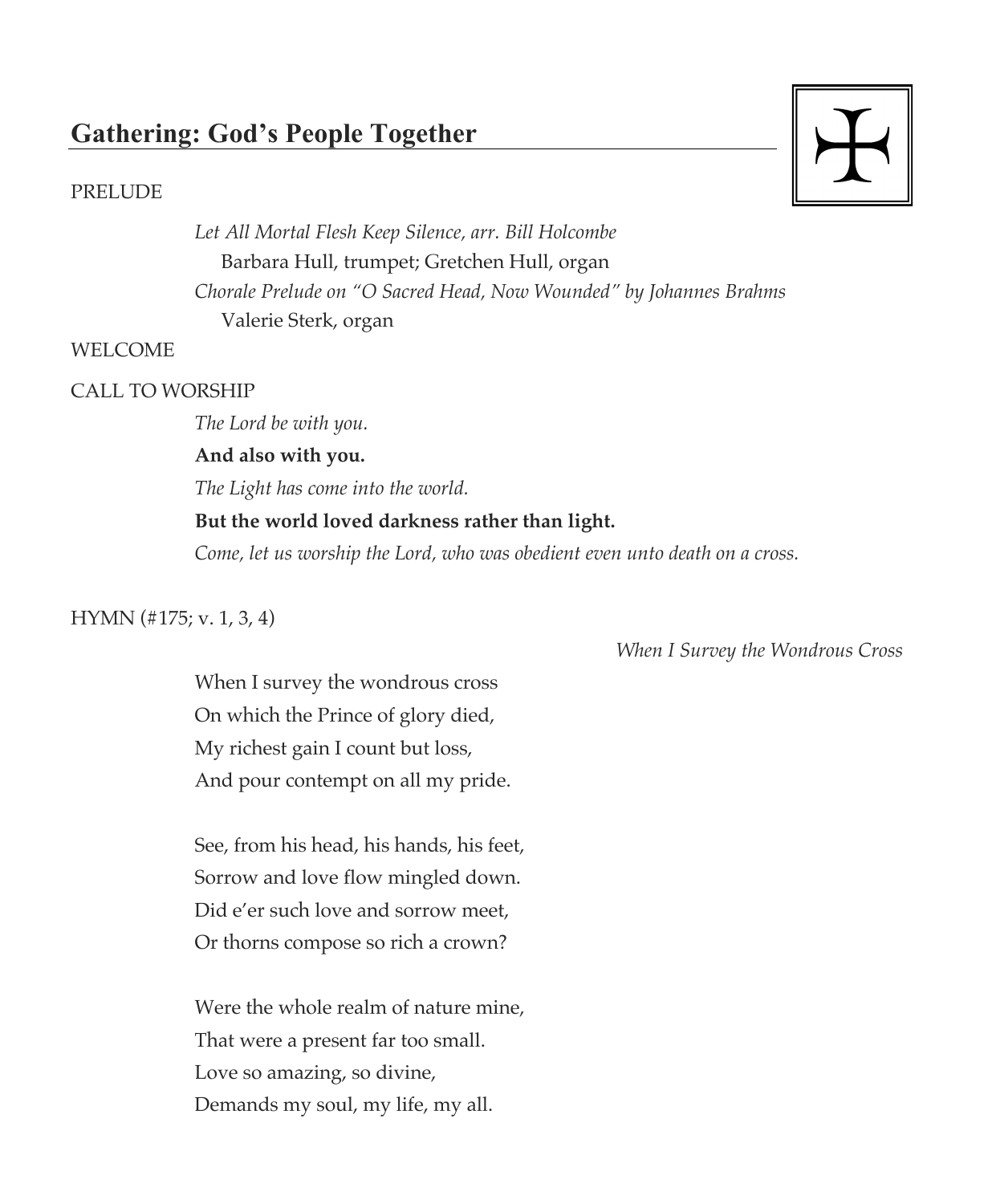## CONFESSION OF FAITH The Apostles' Creed

**I believe in God, the Father almighty, creator of heaven and earth. I believe in Jesus Christ, his only son, our Lord, who was conceived by the Holy Spirit and born of the virgin Mary. He suffered under Pontius Pilate, was crucified, died, and was buried; he descended to hell. The third day he arose again from the dead. He ascended to heaven and is seated at the right hand of God the Father almighty. From there he will come to judge the living and the dead. I believe in the Holy Spirit, the holy catholic church, the communion of saints, the forgiveness of sins, the resurrection of the body, and the life everlasting. Amen.** 

## PRAYER

*Gracious God, we come to worship in the gathering shadows of Jesus' suffering and death.* **We come with his friends, men and women who have followed him in every place and generation, to live once again this story of service and betrayal, of weakness and courage.** *We come to witness your love in action,*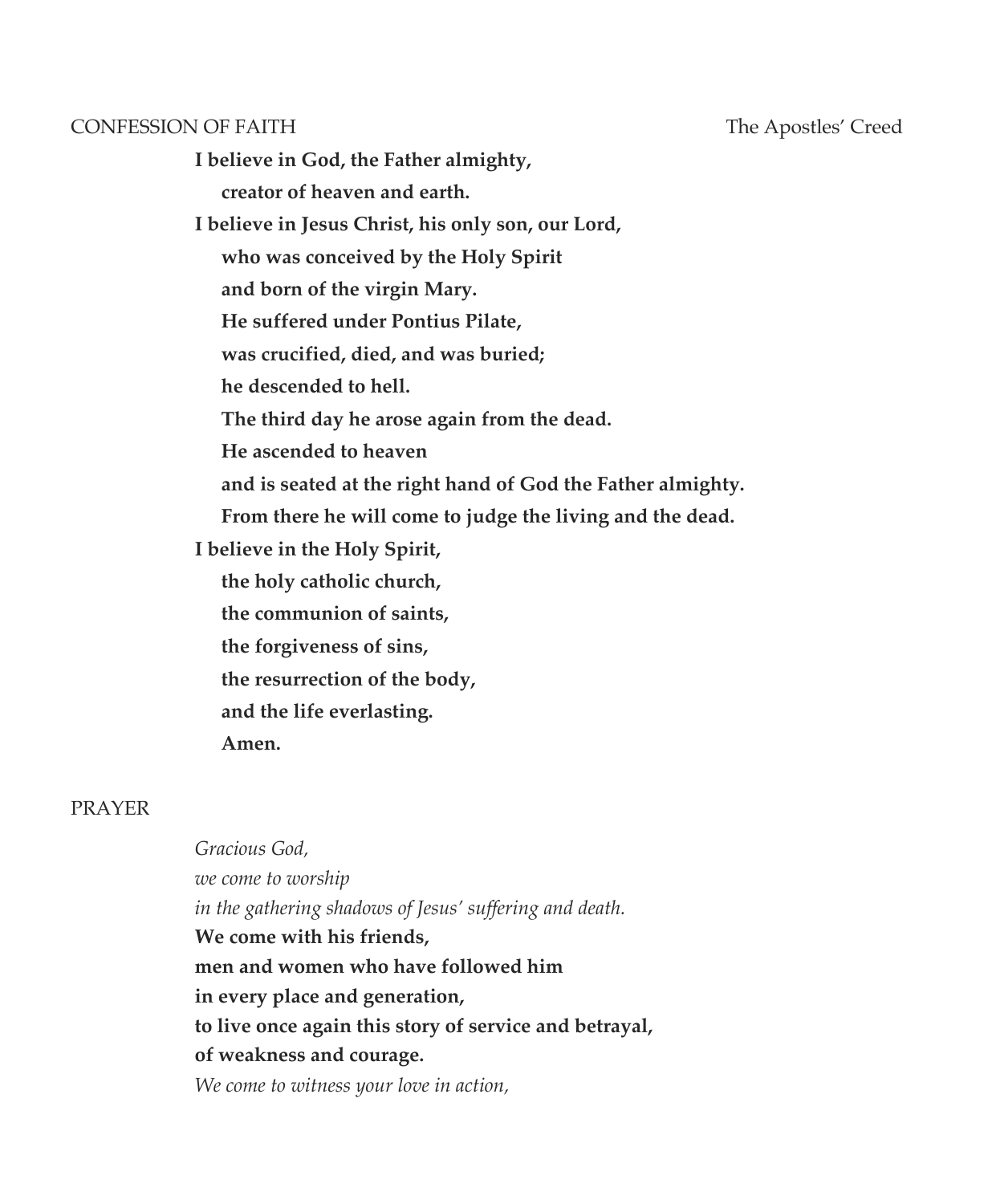*to share in the gift of the meal you gave for uniting us to yourself, and to journey with you to Golgotha.* **Be with us, we pray. Amen.**

Oh, to see the dawn Of the darkest day: Christ on the road to Calvary. Tried by sinful men, Torn and beaten, then Nailed to a cross of wood.

## **Refrain:**

*This, the power of the cross: Christ became sin for us, Took the blame, bore the wrath: We stand forgiven at the cross.*

Oh, to see the pain Written on Your face Bearing the awesome weight of sin; Every bitter thought, Every evil deed Crowning Your bloodstained brow. **{Refrain}**

Now the daylight flees, Now the ground beneath Quakes as its Maker bows His head. Curtain torn in two, Dead are raised to life;

HYMN (#177) *Oh, to See the Dawn*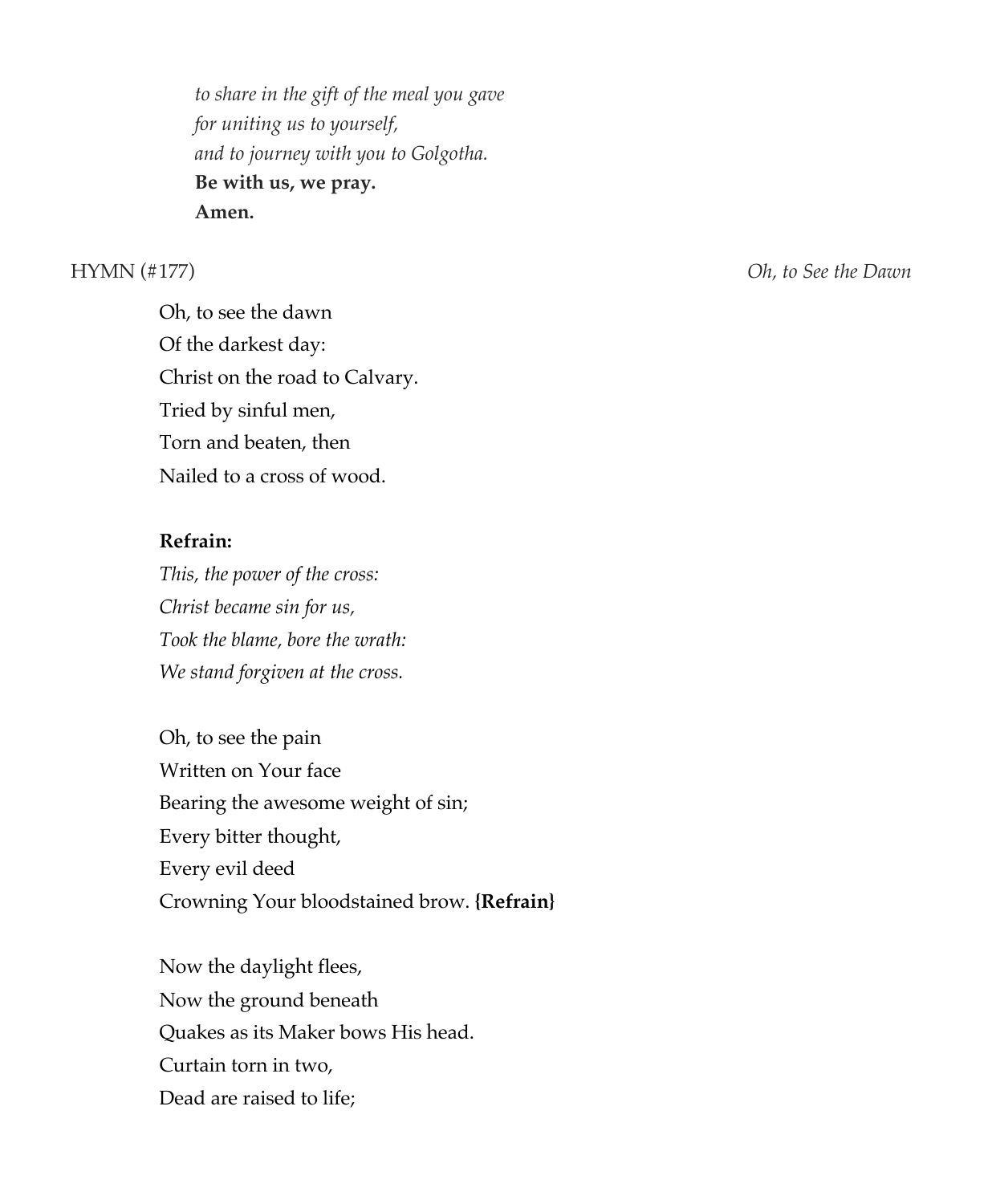'Finished!' the victory cry. **{Refrain}**

Oh, to see my name Written in the wounds, For through Your suffering I am free Death is crushed to death, Life is mine to live, Won through Your selfless love.

This, the power of the cross: Son of God, slain for us. What a love! What a cost! We stand forgiven at the cross.

HYMN (#170; 1, 2, 4, 5) *Man of Sorrows—What a Name*

Man of sorrows—what a name for the Son of God, who came ruined sinners to reclaim: Hallelujah, what a Savior!

Bearing shame and scoffing rude, in my place condemned he stood, sealed my pardon with his blood: Hallelujah, what a Savior!

He was lifted up to die; "It is finished" was his cry; now in heav'n exalted high: Hallelujah, what a Savior!

When he comes, our glorious King, all his ransomed home to bring, then anew this song we'll sing: Hallelujah, what a Savior!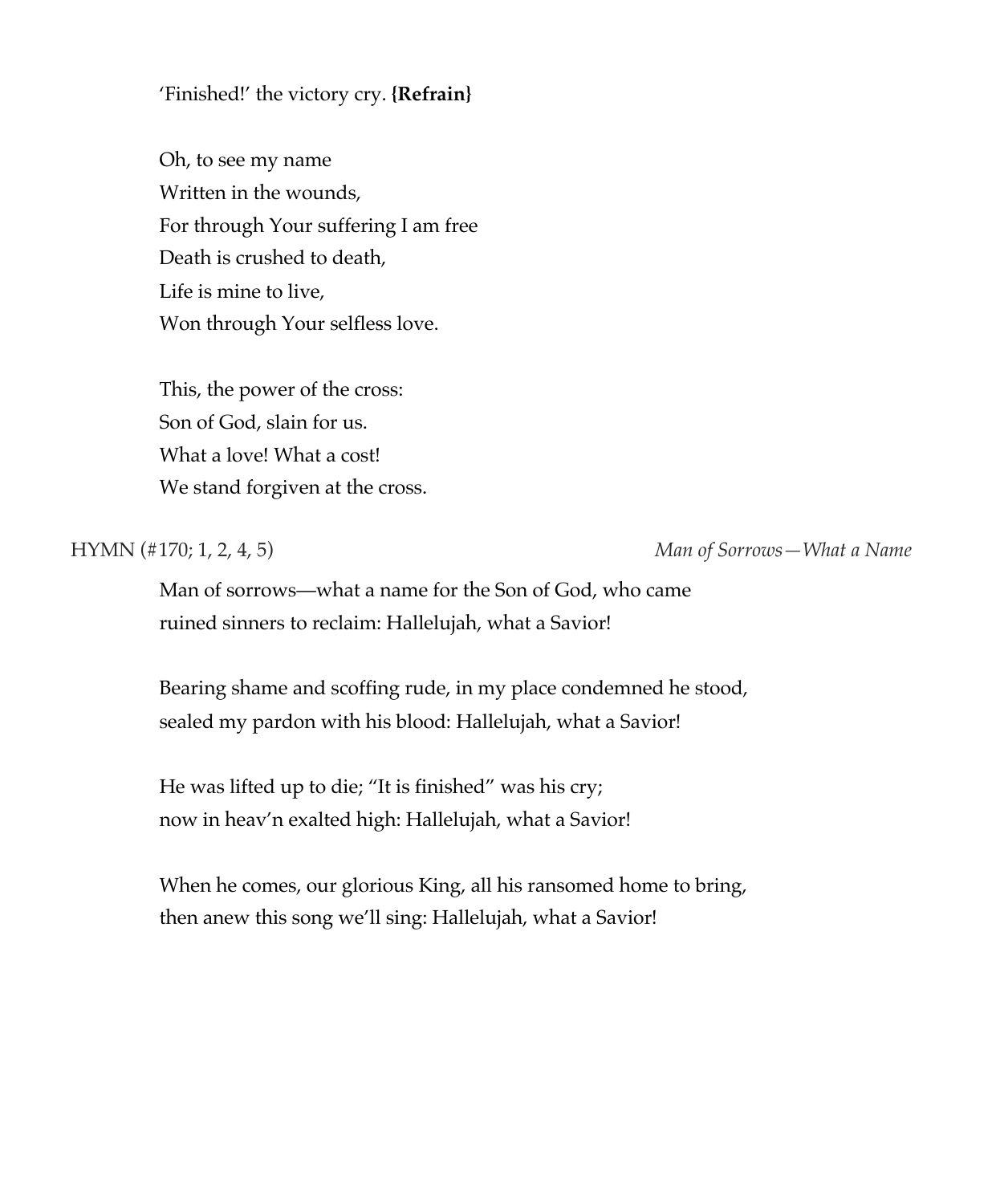# **The Lord's Supper**

THE PREPARATION Mark 14:12-15

OFFERING OURSELVES AS LIVING SACRIFICES

HYMN (See hymn attachment for music) *Father, I Adore You*

Father, I adore you, lay my life before you. How I love you.

*(in round)* Jesus, I adore you, lay my life before you. How I love you.

> Spirit, I adore you, lay my life before you. How I love you.

## PRAYER OF CONSECRATION

*Heavenly Father, send down your Holy Spirit upon us, your people, that in sharing the bread we may share in the body of Christ, that in sharing the cup we may share in his blood. Grant that, being joined together in Christ Jesus, we may become united in faith and in all things become mature in the one who is our head, our Lord Jesus Christ, who taught us all to pray saying,* 

**"Our Father, who is in heaven,** 

**hallowed be your name,** 

**your kingdom come,** 

**your will be done,** 

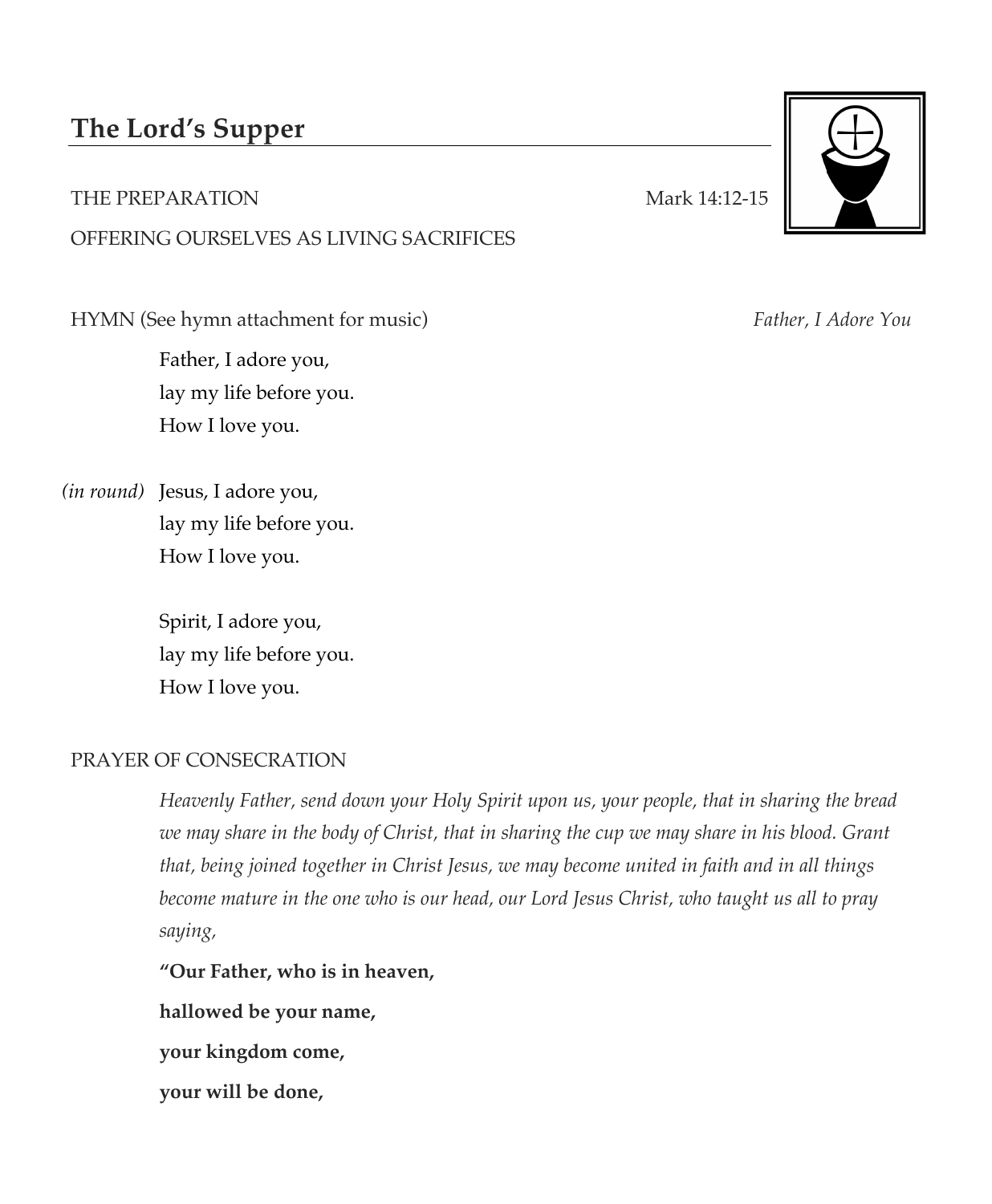**on earth as it is in heaven. Give us this day our daily bread. Forgive us our sins as we forgive those who sin against us. And lead us not into temptation, but deliver us from the evil one. For yours is the kingdom, and the power and the glory, forever. Amen."** 

## PARTAKING OF THE ELEMENTS

INTERLUDE *Lenten Hymn Setting on "Beneath the Cross of Jesus,"* by David Cherwien Valerie Sterk, organ

# **Tenebrae Service: The Passion**

## **READING: THE BETRAYAL Matthew 26:20-25**

RESPONSORY (HYMN #172, v. 1) *Ah, Holy Jesus, How Have You Offended*

Ah, holy Jesus, how have you offended, that mortal judgment has on you descended? By foes derided, by your own rejected, O most afflicted!

# **READING: THE AGONY OF THE SPIRIT Luke 22:39-44**

Who was the guilty? Who brought this upon you? It is my treason, Lord, that has undone you.

RESPONSORY (HYMN #172, v. 2) *Ah, Holy Jesus, How Have You Offended*

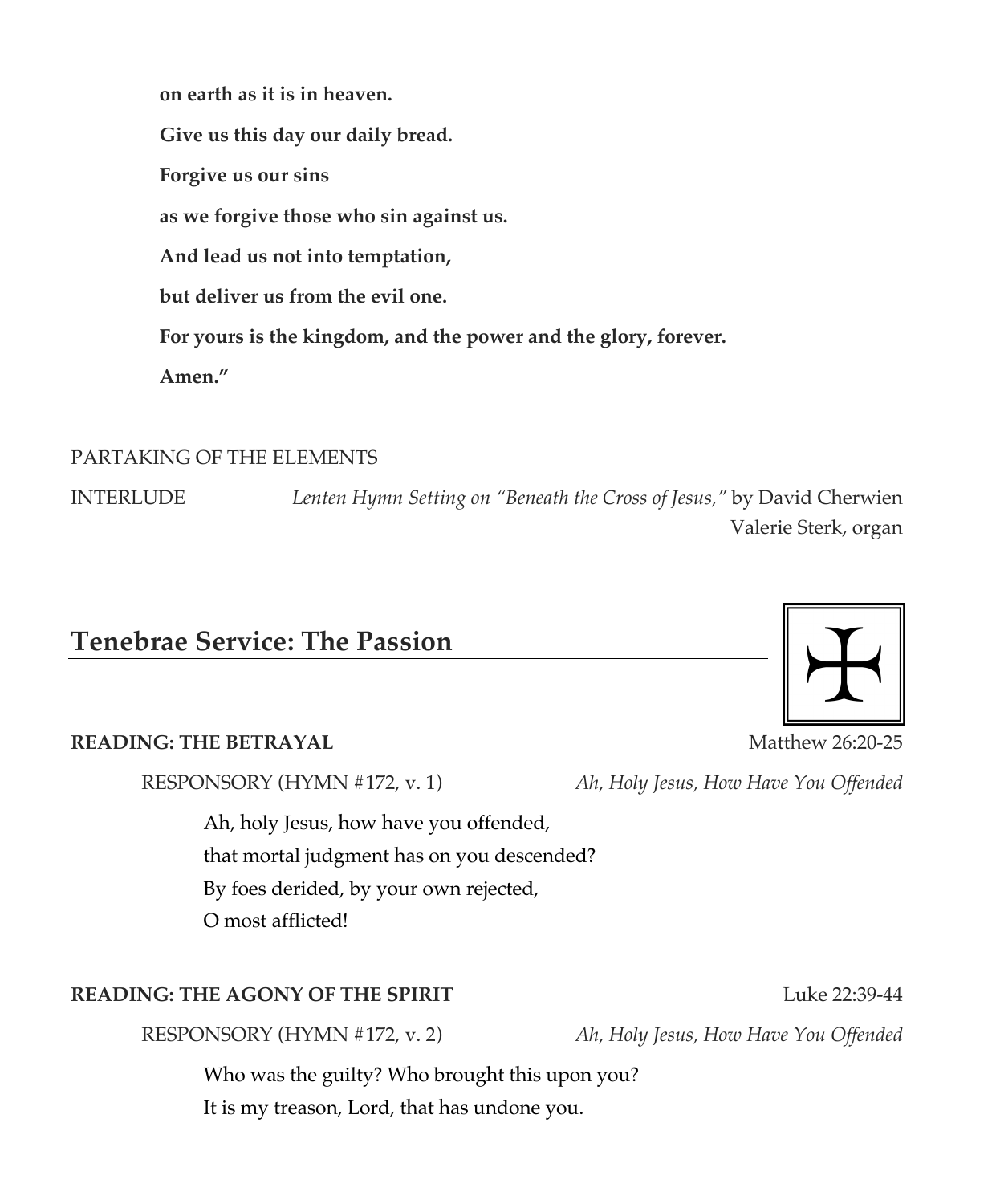'Twas I, Lord Jesus, I it was denied you; I crucified you.

## **READING: THE DESERTION** Matthew 26:47-56

RESPONSORY (HYMN #172, v. 3) *Ah, Holy Jesus, How Have You Offended*

For me, dear Jesus, was your incarnation, your mortal sorrow, and your life's oblation; your death of anguish and your bitter passion, for my salvation.

**READING: THE ACCUSATION** Luke 23:6-23

RESPONSORY *Chaconne in F Minor,* by Johann Pachelbel; Gretchen Hull, organ

RESPONSORY (HYMN #168, v. 1) *O Sacred Head, Now Wounded*

O sacred head, now wounded, with grief and shame weighed down, now scornfully surrounded with thorns, your only crown. O sacred head, what glory and blessing you have known! Yet, though despised and gory, I claim you as my own.

## **READING: THE DEATH** John 19:28-37

RESPONSORY (HYMN #168, v. 2) *O Sacred Head, Now Wounded*

My Lord, what you did suffer was all for sinners' gain; mine, mine was the transgression, but yours the deadly pain. So here I kneel, my Savior, for I deserve your place; look on me with your favor and save me by your grace.

**READING: THE CRUCIFIXION John 19:16-27**